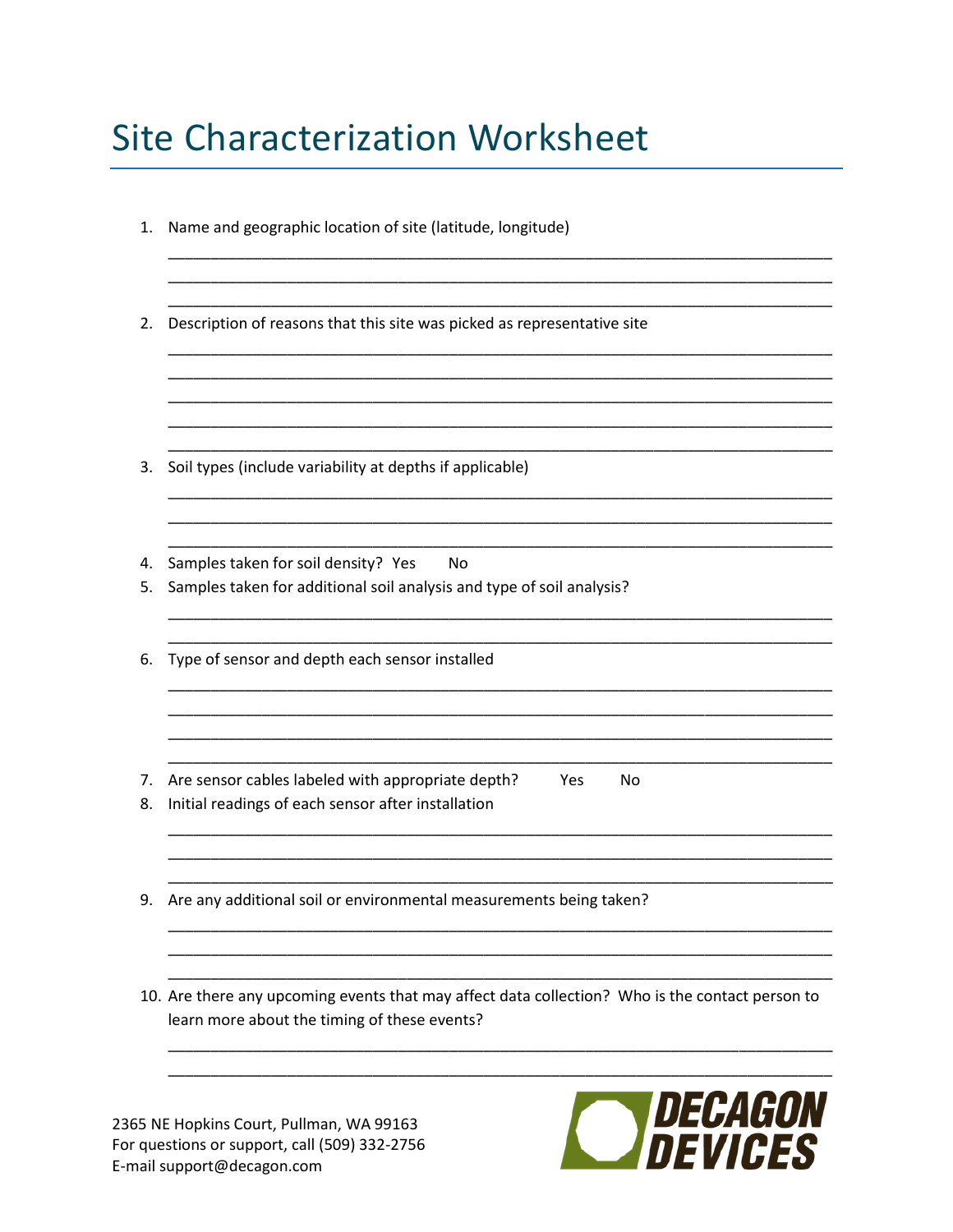## Installing Decagon Soil Moisture Sensors

#### **Best practices to obtain accurate measurements**

We have spent the last ten years perfecting the technology behind our family of soil moisture sensors. However, a bad installation of a great sensor will still lead to bad data. While good installation techniques are not hard or time consuming, taking the time to learn correct practices and precautions will lead to less time later trying to figure out data that don't make sense. Common installation problems are:

- Air gaps
- Cable damage during installation or after installation
- Preferential flow paths down cable

#### **Required tools**

We have found the following tools useful during a sensor installation, but do not limit yourself to this list:

- Shovel or bucket auger
- ProCheck
- Installation tool
- Data logger
- Mounting stake and ties for data logger
- Electrical conduit or PVC to protect aboveground cables
- Medical tape for labeling cables
- Site characterization worksheet

#### **Steps to a good installation**

- 1. Familiarize yourself with all instrumentation and software *before* you go out into the field. If you have the time, calibrating your own sensors will teach you how they work.
- 2. Dig a trench or auger a flat-bottomed hole to the desired depth.
- 3. Push the sensor (using your hands or the installation tool) into undisturbed soil. Make sure that the sensor is pushed straight in, leaving no air gaps.
- 4. Using the ProCheck, take a reading of the sensor. Is the reading reasonable for this soil type?
- 5. Carefully backfill the sensor and cable to the approximate bulk density of the surrounding soil. Continue to check the readings of the sensor using the ProCheck.
- 6. Confine any cables that are above ground in a PVC pipe to protect against rodent damage.
- 7. Plug your sensor into the data logger and configure your data logger.

2365 NE Hopkins Court, Pullman, WA 99163 For questions or support, call (509) 332-2756 E-mail support@decagon.com